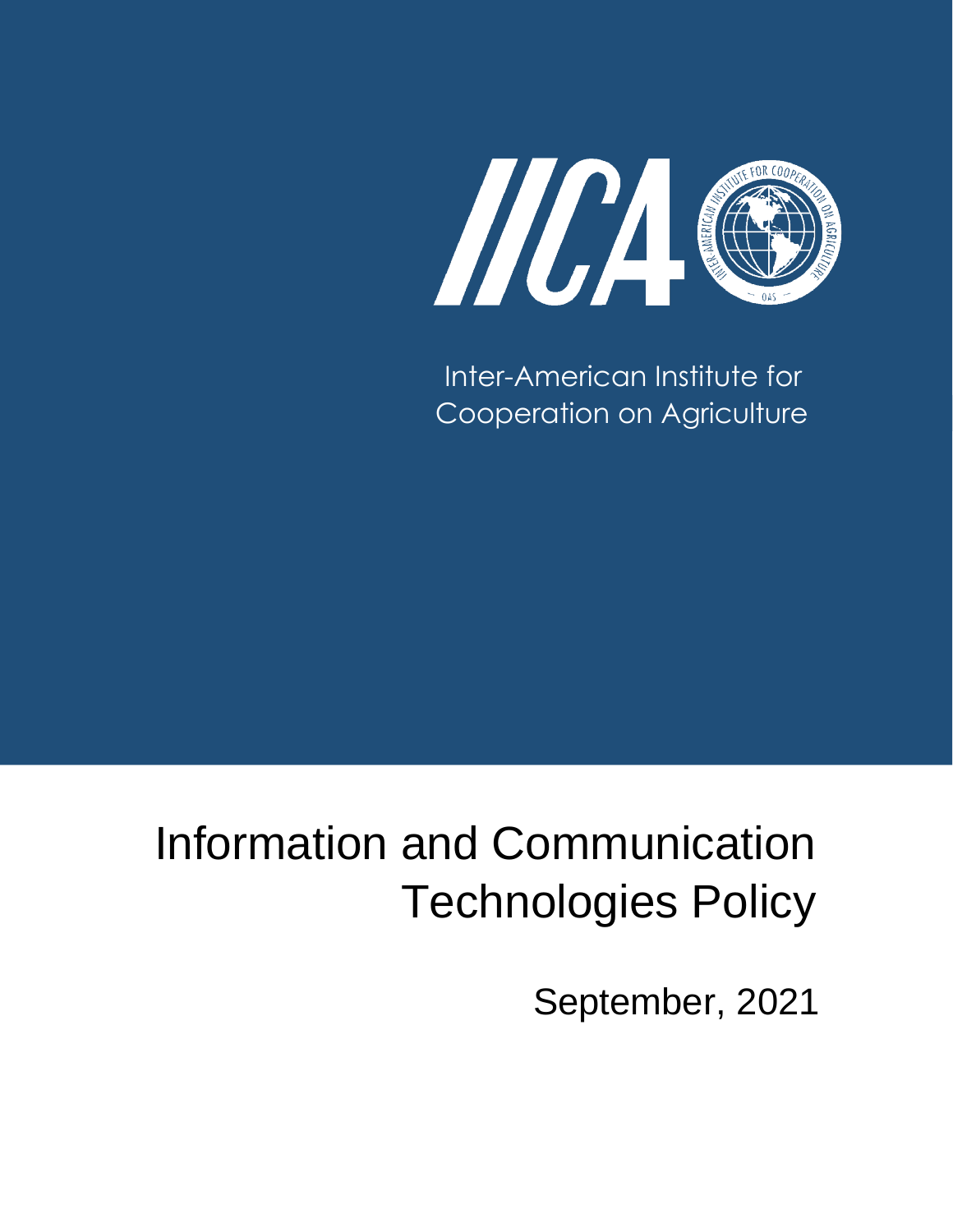# Table of contents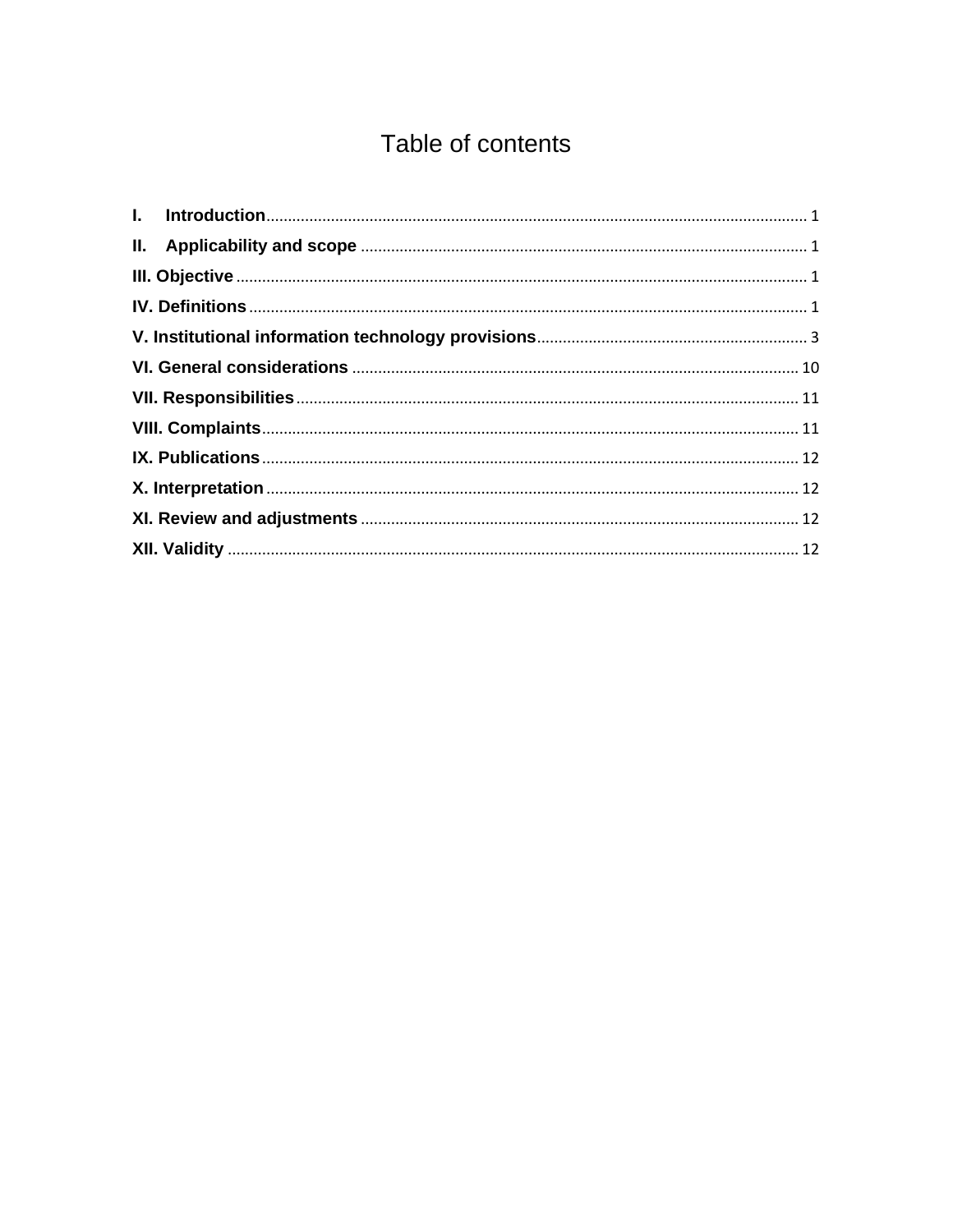#### <span id="page-2-0"></span>**I. Introduction**

Addressing its commitment to improve and modernize administrative and technological processes to make rational, equitable and transparent use of resources, IICA has established the provisions contained in the present Policy, which is complemented with the procedures described in the Procedures Manual on Information and Communication Technologies.

The purpose of this document is to improve the efficiency, effectiveness and management of the Institute's technological services, guaranteeing appropriate, safe, confidential, integral, pertinent and respectful management of international regulations and standards in information and communication technologies, and in personal data protection.

To ensure compliance with the present Policy, the provisions and procedures have been grouped into three categories: security, users, and management of information technologies (IT).

# <span id="page-2-1"></span>**II. Applicability and scope**

This Policy is applicable to all IICA staff members and those people with access to the IICA technological platform, whether consultants, interns, associated personnel or staff from externally funded projects, in the Member States and at Headquarters, with which the Institute works to fulfill its mission.

#### <span id="page-2-2"></span>**III. Objective**

To establish the guidelines and mechanisms for appropriate management of the IICA information and communications technologies platform.

#### <span id="page-2-3"></span>**IV. Definitions**

#### **1. Adware:**

Malware that is usually embedded in the browser, though it could be elsewhere in the system, to place unwanted notifications on the device.

#### **2. Data center** (data processing center)

A large installation, construction or building that houses and maintains numerous electronic devices such as servers, fans, connections and other necessary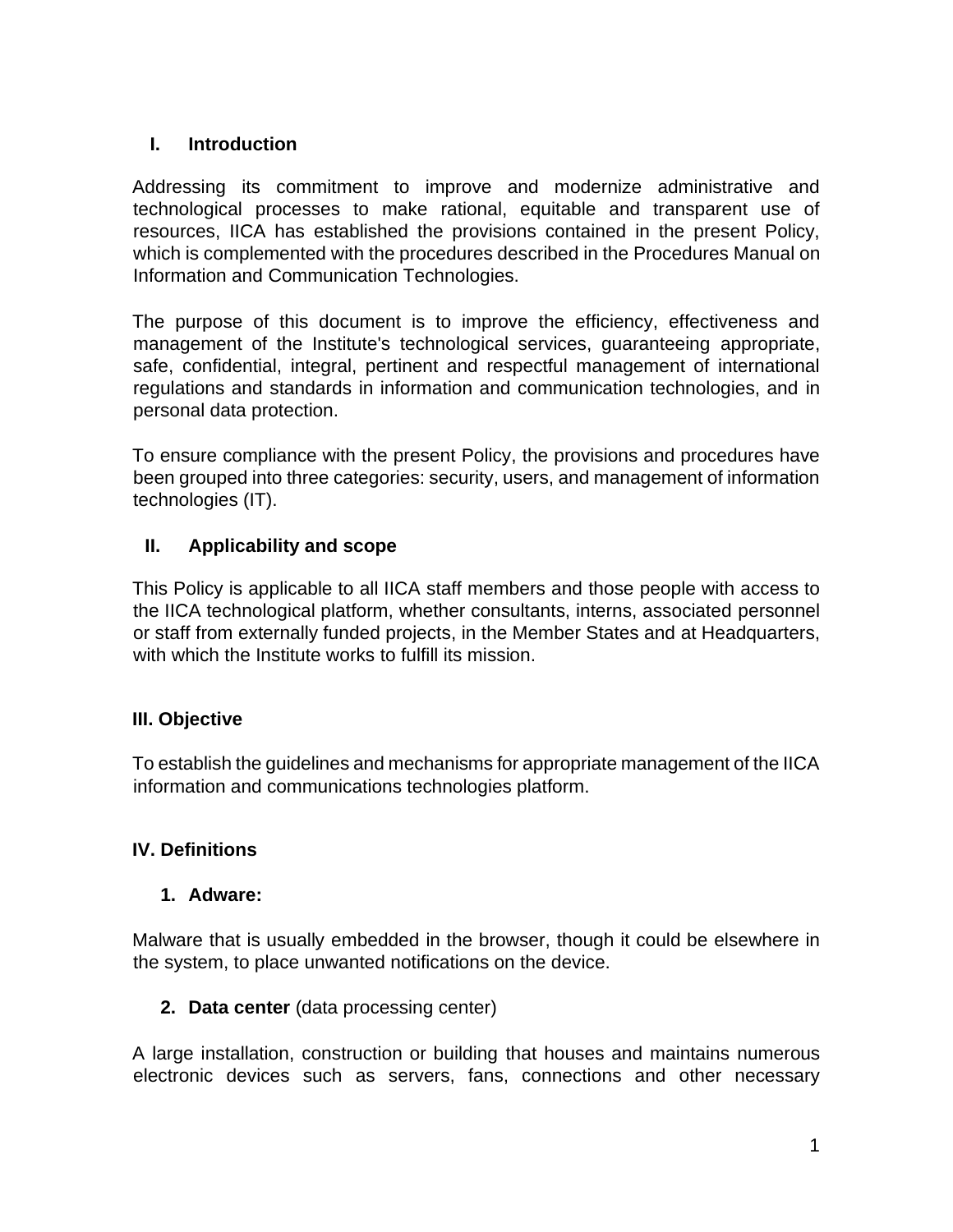resources used to maintain a network or system of computers, information, connections and data.

# **3. Firewalls:**

A security device which is regularly used to segment the public world from the private world. A set of defined rules establish what traffic is permitted or prohibited and its direction.

# **4. Hardware:**

Any physical component that is part of the information and communication technologies infrastructure, such as computer equipment, servers, switches, routers, access points, firewalls, storage devices such as SAN and NAS, video conference equipment, communications platforms and other related infrastructure.

# **5. Host:**

Any connected device in a network, with capacity to request and provide information (data) with local (same network) or remote devices.

# **6. Open System Interconnection (OSI)**

The International Organization for Standardization (ISO) has designed the Open System Interconnection (OSI) model which uses structured layers. The OSI model describes a structure with seven layers for network activities.

# **7. Malware**

Any program that becomes installed in an operating system, whose purpose is to interfere with the correct functioning of the system.

# **8. Phishing**

A cybercrime technique that uses fraud, deceit and deception to manipulate victims and get them to reveal confidential personal information.

# **9. Roaming**

Capacity to send and receive calls over mobile networks outside of the local service area.

# **10.Script**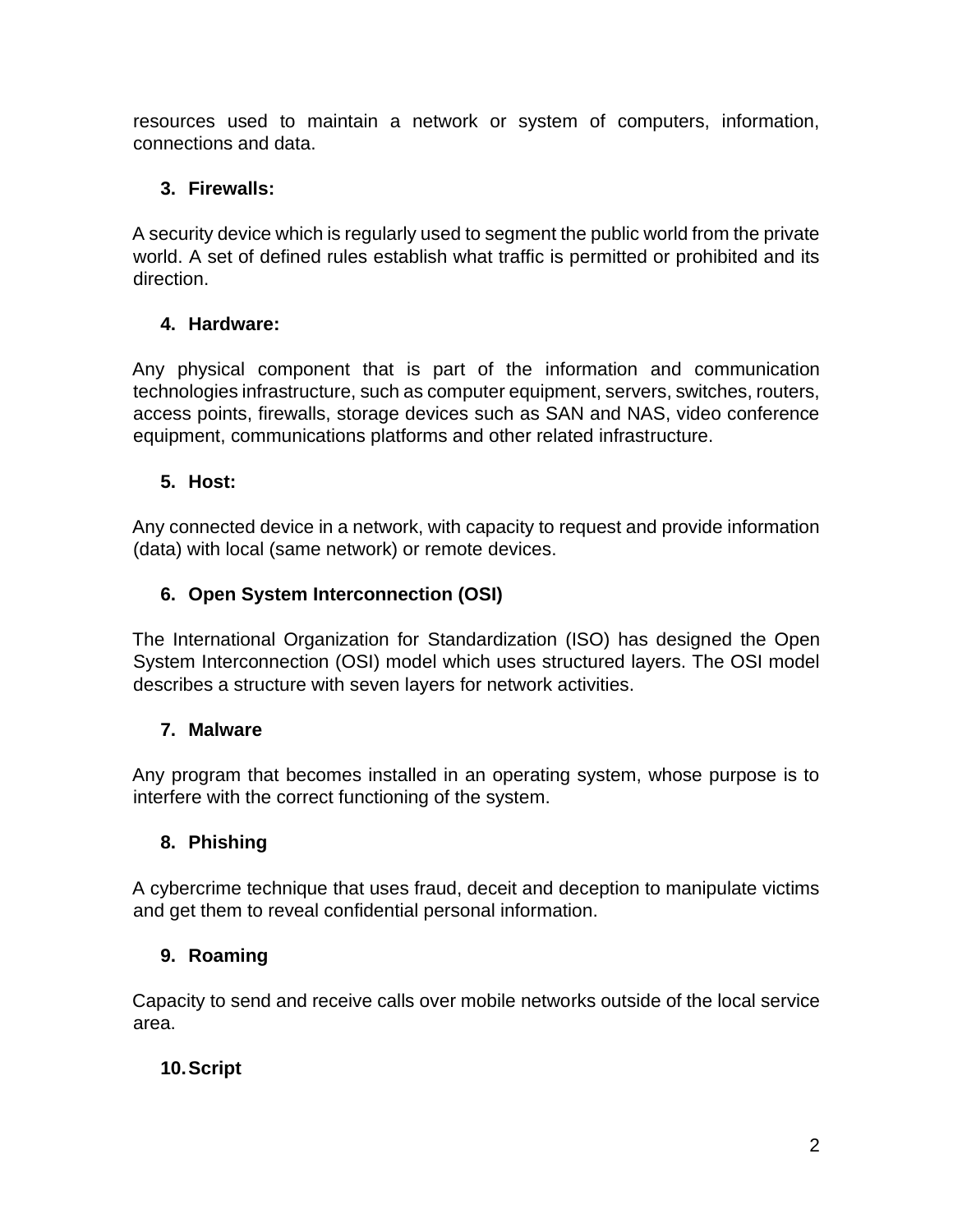A script directs a scene or sequence. In programming, the **script** contains written instructions in code that serve to execute diverse functions within a program.

#### **11.Information system**

IT application or tool that allows the user to enter, store, process and obtain information in an automated way.

#### **12.Site**

A website on the internet.

#### **13.Software**

Set of digital programs, instructions and IT rules to execute certain tasks on a computer.

#### **14.Spam**

Any form of unsolicited communication sent en masse (unsolicited mass email.) Spamming also exists through instant messages, text messages (SMS), social media and even voice messages. It is illegal to send spam.

#### **15.Virus**

Malware with the capacity to replicate, triggered by a user's action.

#### <span id="page-4-0"></span>**V. Institutional information technology provisions**

Through the present Policy and Manual of information technologies procedures the Institute establishes the institutional provisions to ensure that the IICA information technology platform is managed safely, appropriately and in accordance with international standards.

#### **1. Procurement and use of hardware and software**

This Policy defines the guidelines for the definition and procurement of hardware and software in order to manage the growth of the Institute's technological architecture in an organized, logical and structured manner.

The Policy also provides the guidelines to be considered when procuring any software with a specific purpose for IICA, always guaranteeing that it meets the current regulations regarding licensing and procurement of goods and services.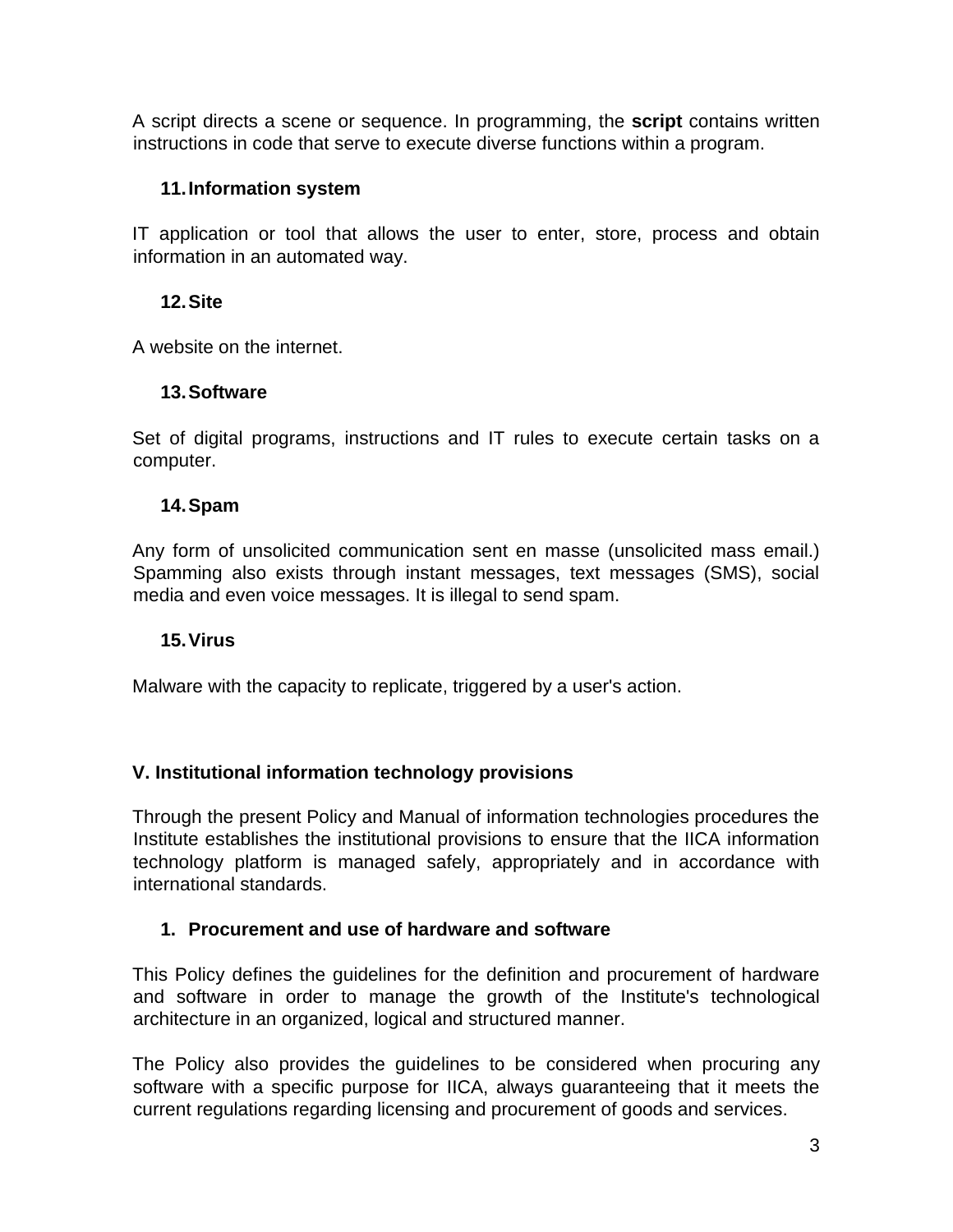When any software becomes critical for IICA operation processes and contains frameworking and/or custom-made developments, it becomes an Information System.

The determination of a technological structure that entails the procurement of hardware and software of an institutional nature shall be the responsibility of the Information and Communication Technologies and Digital Agriculture Division (GTIC-AD.) In the case of particular needs in the Delegations, the responsibility for this process is that of the Administrator along with the Representative, in coordination with the GTIC-AD. In both cases authorization is required from the Director of Corporate Services.

Procedures related to the procurement and use of hardware and software can be found in the Procedures Manual on Information Technologies.

#### **2. Information Security:**

IICA shall have the obligation to maintain the security of the information for which it is responsible, applying appropriate technical and organizational measures to guarantee a level of security in keeping with risk.

For this purpose a structure is established for the standardization, monitoring, control and improvement of the institutional information security system through an administrative structure based on best practices, in order to ensure the protection of information assets from unauthorized use, modification, damage or accidental or intentional destruction.

The appropriate definition of roles, permissions, access levels of IICA employees to different information systems, and to the IICA technological platform or physical IICA data centers, regarding support and information recovery mechanisms, contingency plans, data protection, etc., is intended to prevent information security incidents in the Institute.

#### **2.1 Information security regulations:**

2.1.1 IICA has a centralized team with high availability for the authentication and authorization of equipment (hosts) and users, for access to IT resources at Headquarters, for which remote access, wireless and wired platforms are used.

2.1.2 Physical access to the data center at Headquarters is gained through an access system for authorized staff only.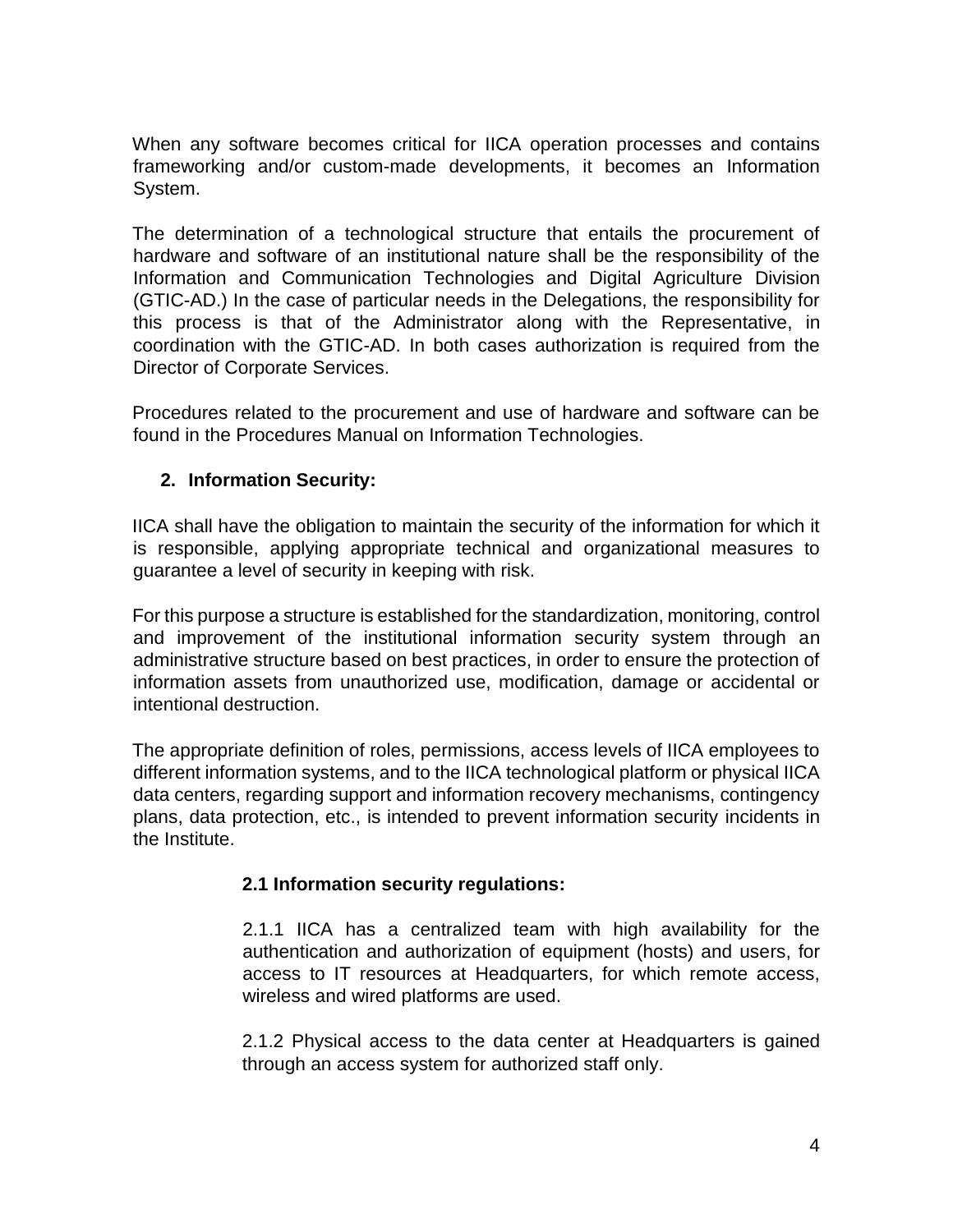2.1.3 IICA has last generation perimeter security equipment to protect its local resources from external IT threats, and an exhaustive database of application signatures that use free use ports to send sensitive information.

2.1.4 IICA has an antivirus platform which includes a threat detection module.

2.1.5. Access to different IICA information systems undergoes a security process in different layers of the Open Systems Interconnection (OSI) model which, in combination with secure programming practices by developers provides greater protection of the information contained therein.

#### **3. Use of institutional email**

The institutional email service (iica.int) is an institutional tool available to staff members, interns, consultants and associated personnel for carrying out their work.

All institutional IT resources, including the use of email accounts, are subject to preventative maintenance and supervision mechanisms that guarantee the security and integrity of the Institute's technological platform.

#### **3.1 Regulations for institutional email use**

3.1.1. The institutional email service must be used strictly for the communication and processing of institutional activities. Messages and documents sent through this service are for all purposes of an official nature and therefore can be used to transmit approvals and authorizations or as means of proof. All staff members, interns, consultants and associated personnel have a personal password to operate the email account that they have been given, hence they have full responsibility for any email sent from their account.

3.1.2. The institutional email system applies filters and security mechanisms to prevent the entry of messages, files or links that may affect the integrity and security of the Institute's technological platform. To prevent these protection measures from deleting or blocking employees' personal messages, personal communications must be handled through other email accounts.

3.1.3. Institutional email may not be used for the following actions: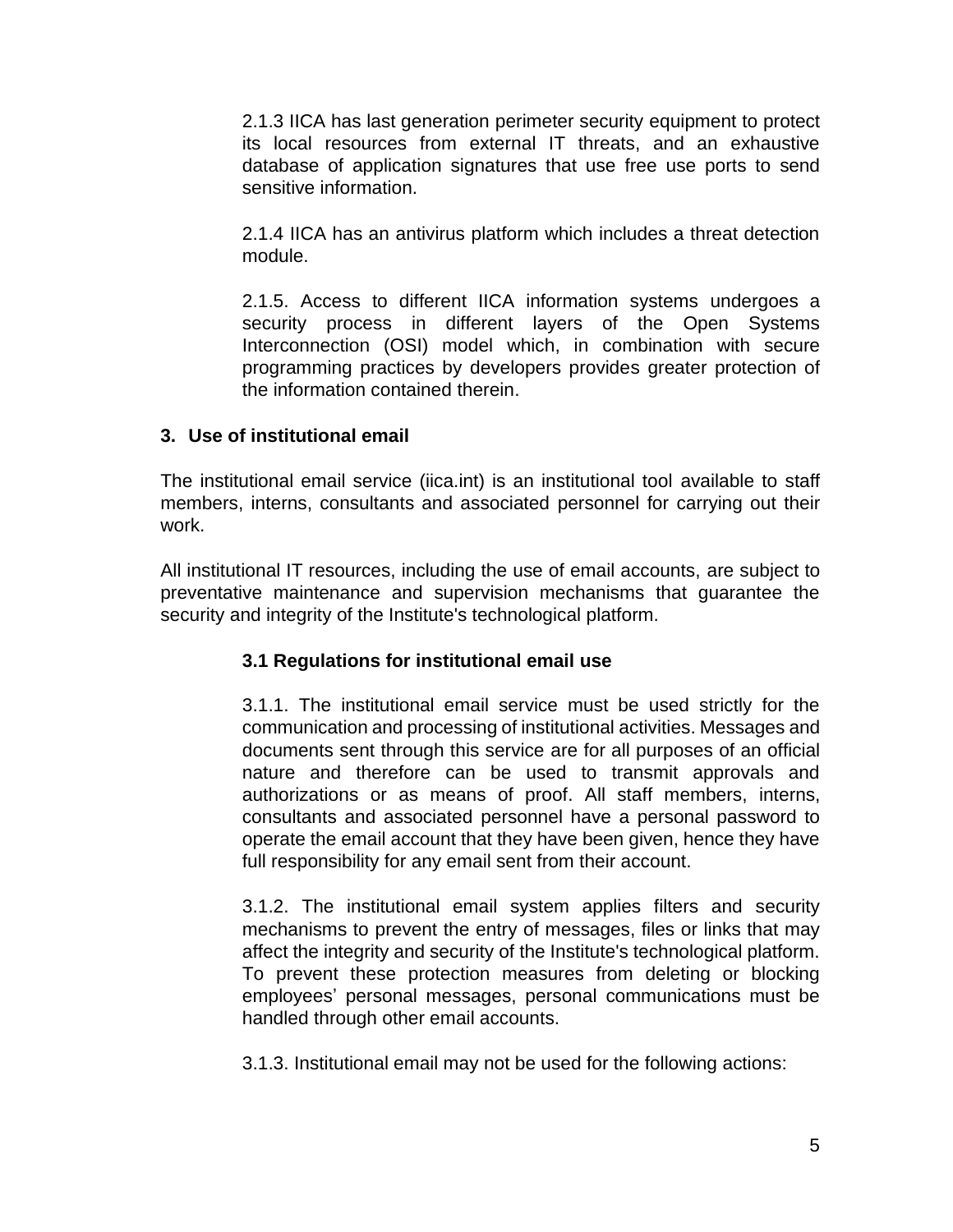- a. Sending confidential information or information that is the exclusive property of the Institute to third parties not related to the Institute.
- b. Sending emails that promote illegal or dishonest acts or acts against morality and good customs, which defame or damage the reputation of other people, which contain matters of an obscene or pornographic nature or which foster discrimination in any way (based on race, religious beliefs, nationality or gender.) Institutional email may also not be used for matters related to political parties or for electoral campaigns of any type.
- c. Sending spam emails that contain viruses, email chains, phishing or any other characteristics that affect the security of the Institute's technological platform or which saturates the traffic of messages through it.
- d. Sending to third parties a list of emails of Institute employees.
- e. Sending messages to email address groups (e.g., gmundo.iica) that are not meant for collective attention or are not of mass interest.
- f. Obtaining, sending or processing third-party personal data that does not comply with the provisions established in the Policy and Manual on said subject.
- g. Where it is necessary to send files greater than 25 MB over email it is suggested that another type of mechanism be used.

3.1.4. Instant messaging programs (offered by the platforms Teams, Google, Skype and similar platforms authorized by the Institute) may be used by employees as a means of communication for work matters, hence their installation, updating and use is authorized on equipment that the Institute provides for staff members, interns, consultants and associated personnel, provided that they contribute to the efficient performance of institutional functions.

#### **4. Use of institutional internet**

The internet access or connection service is a set of hardware and software resources that are scarce and high-cost, hence the GTIC-AD is responsible for ensuring their proper use.

Increasingly accelerated technological development has increased demand for the use of this resource to address matters of personal, educational, investigative and professional interest. Because of this, administrating and prioritizing the use of this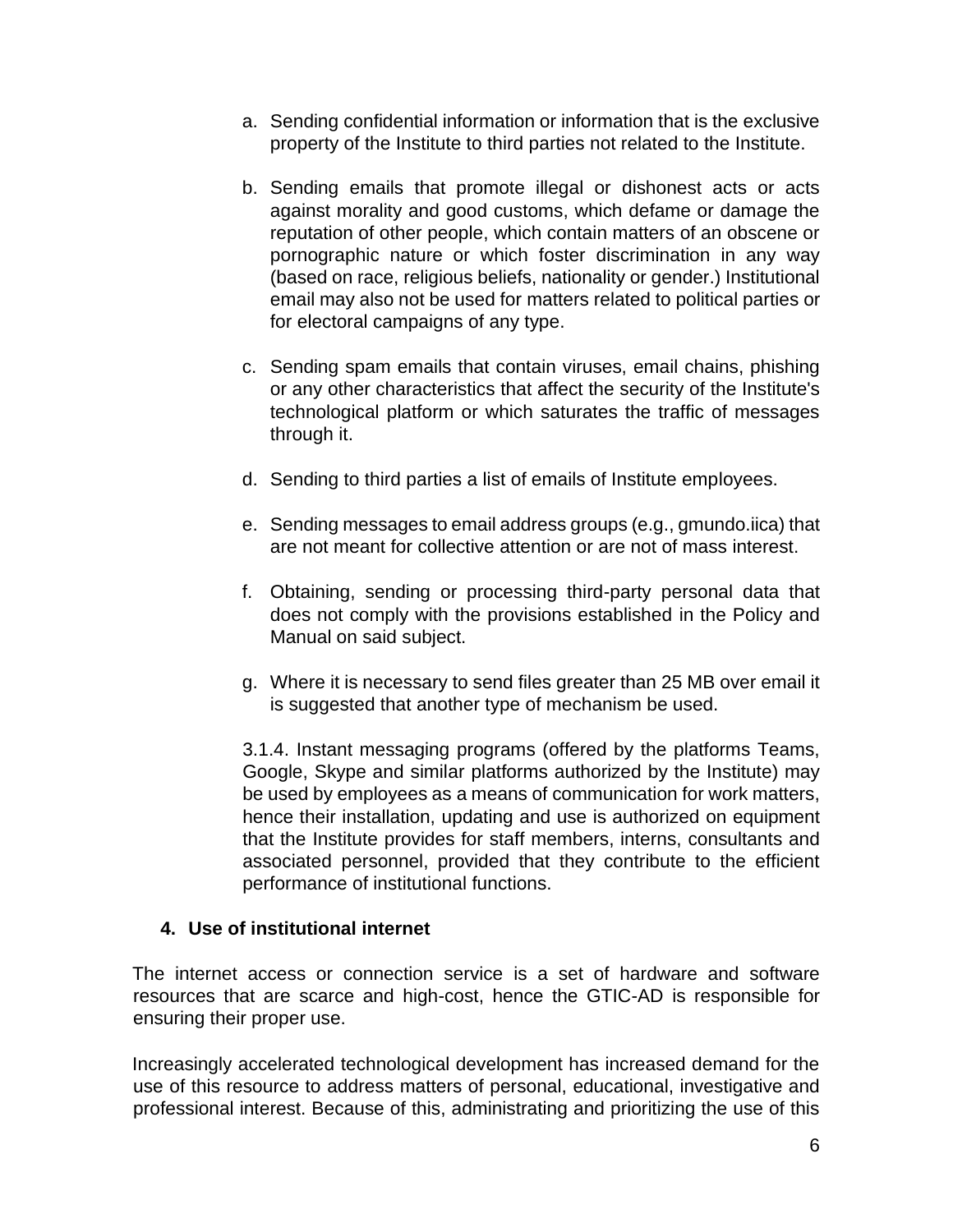resource must be a constant and responsible task, as the internet channel through which information circulates between different Delegations, Units, Institutions and persons connected to IICA work is not always desired and a number of packets of information compete for it, some of which are useful to the Institute and others not.

#### **4.1 Regulations for institutional internet use**

4.1.1 The use of accounts and access codes in IICA computer browsers by persons different from the assigned user, with or without authorization of the user responsible, is prohibited.

4.1.2 The internet browser service is for the exclusive use of institutional activities.

4.1.3 The connection, disconnection or relocation of equipment within the IICA technological infrastructure without the authorization of the GTIC-AD is prohibited.

4.1.4 The use of P2P file sharing sites (such as Ares, eMule, Torrents, Limewire) is prohibited.

4.1.5 Pages that are visited using the internet service are subject to review by the GTIC-AD, which has been assigned as the division responsible for monitoring and preventing its use, and by the direct superior of each user.

4.1.6 Use, distribution or sharing of any program, script or command designed to interfere with the use, functionality or connectivity of any user, host, system or site on the internet (such as sharing via email messages containing viruses, control characters, etc.)

4.1.7 Configuring or defining a webpage to act in a malicious way against users who visit it.

4.1.8 Any activity related to the internet browser service is the sole responsibility of the user.

4.1.9 It is the responsibility of the user to protect the identity of their account and their password.

4.1.10 In making declarations or expressing personal opinions via the internet service, users must indicate clearly that these are of a personal nature and in no way reflect or represent those of IICA.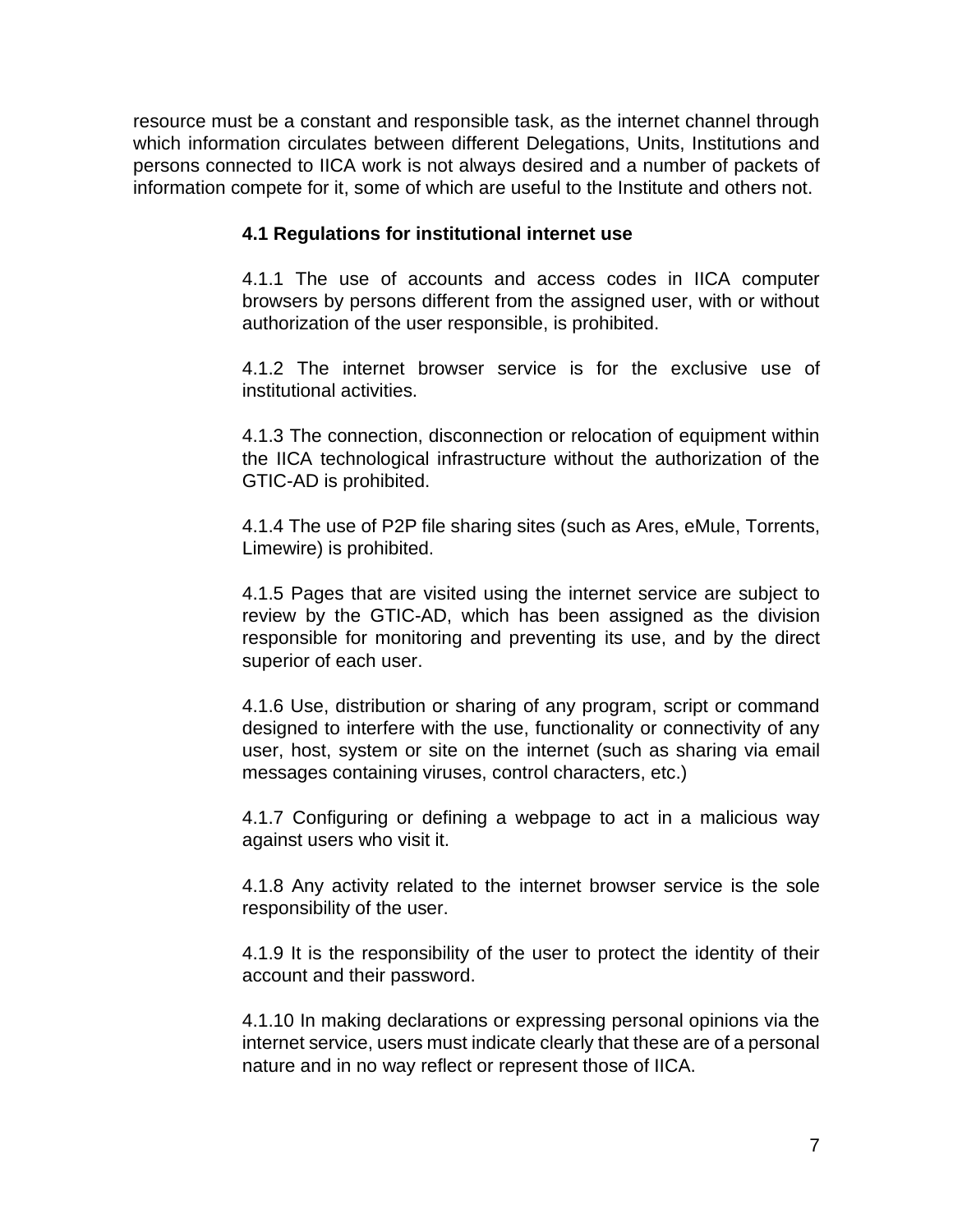4.1.11 Access to websites or web pages that contain pornographic, racist, sexist material or any other material that degrades human beings; in the case of social media, blogs, commenting sites and file sharing sites that are catalogued as a threat, the GTIC-AD will block them by default through security measures. If for any reason the user wishes to visit these websites, they must request authorization for their access from the GTIC-AD with prior authorization from their immediate superior, and the user must duly justify that it is necessary for performing their institutional work.

4.1.12 Using the service in such a way that it constitutes a nuisance, abuse, risk or in any way threatens the integrity of internet service users.

4.1.13. Try to avoid or alter the processes or procedures of time measurement, use of broadband or any other method used by the GTIC-AD to register the use of products and services.

4.1.14. Violating the security of systems, sites or hosts without prior authorization from their owner.

4.1.15 Users are prohibited from interfering or trying to interfere with the services of any other user, host or network on the internet (denial of service attacks.) Examples of these prohibited activities include without limitation: (a) sending excessive amounts of data (such as saturating with any type of traffic that exceeds the acceptable norms in terms of size and/or frequency) with the intention of overloading systems, filling circuits and or making hosts crash; (b) trying to attack or disable a user, host or site; (c) use, distribution or sharing of any program, script or command designed to interfere with the use, functionality or connectivity of any user, host, system or site on the internet (such as sharing, via email messages containing viruses, control characters, etc.)

4.1.16 Changing identity information in order to impersonate another person or organization.

#### **5. Use of mobile communication services**

Mobile telephony has become a valuable instrument for promoting the development of organizations and strengthening communication processes to make them more efficient at global level.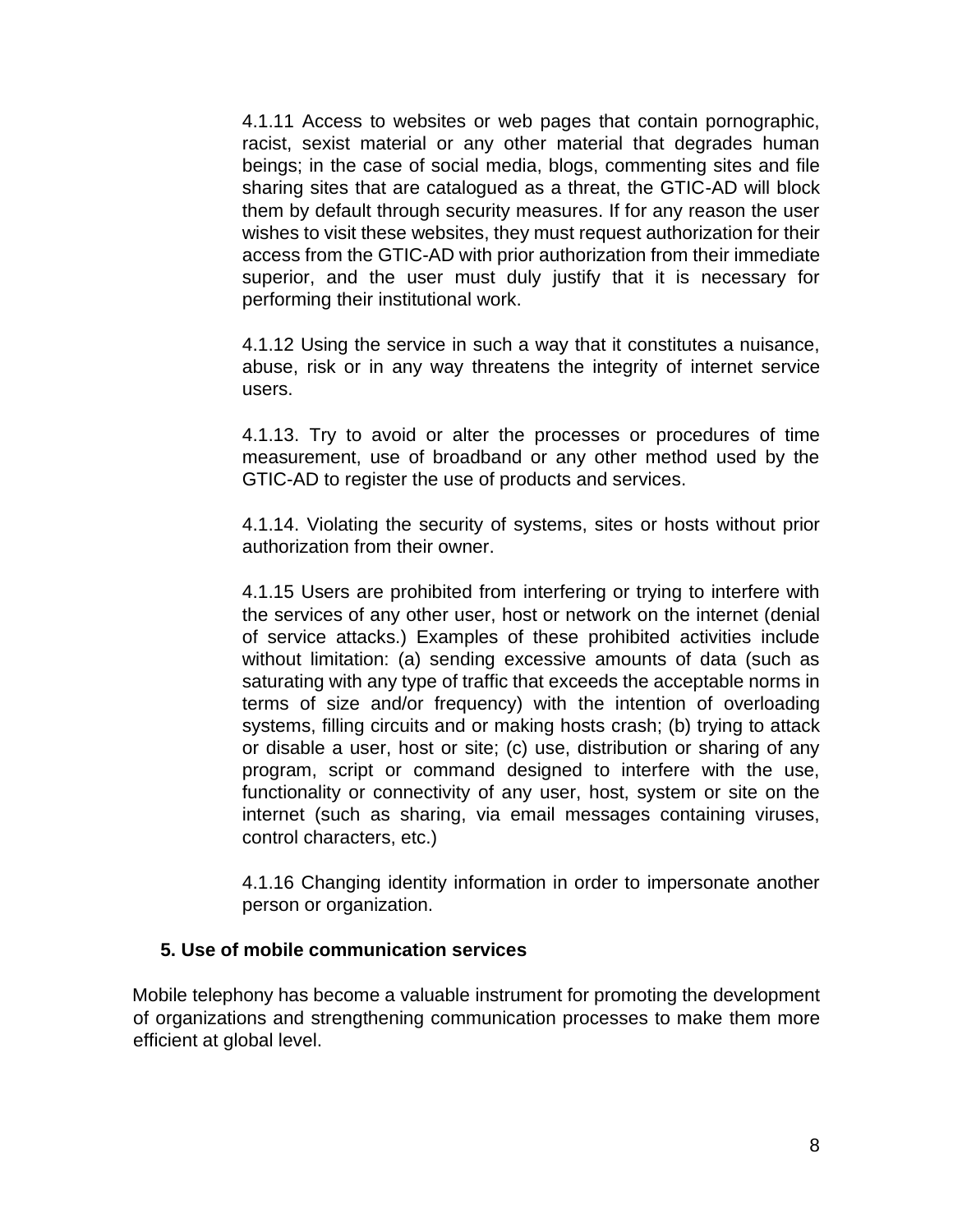As this is a form of technology that is constantly subject to a permanent, fast-paced transformation, it has become a resource of high institutional cost, both in terms of procurement and updating.

This Policy aims to establish guidelines to regulate the assignation and use of mobile phones, communication services (voice and data) that may be authorized to employees and the responsibility to make rational use of mobile telephony and assigned devices.

# **5.1 Regulations for use of mobile communication service**

5.1.1 Mobile telephones must be procured in accordance with GTIC-AD technical guidelines and the stipulations in the Manual of procurement of goods and hiring of services, giving priority to the procurement of mobile devices through mobile telephony plans that guarantee the service required for the Institute at a lower cost.

5.1.2 The device to be procured must fulfill the technological requirements of the position for which it is to be assigned.

5.1.3 The hiring of additional services such as roaming, internet services and international telephony is limited to the necessity and relevance of the position.

5.1.4 Criteria for the assignation of mobile services and telephones:

- a. Nature of the roles assigned to the position within the organizational structure that justify constant communication with relevant institutional bodies, or attention to emergency situations of the Institute.
- b. For positions within the structure that are assigned institutional mobile telephone and service, both device and monthly consumption shall be defined by the Director General.
- 5.1.5. Criteria for the payment of monthly mobile services:

The Institute shall only cover payment for:

- a. National telephone calls.
- b. International telephone calls used for official functions.
- c. Roaming services used during official travel.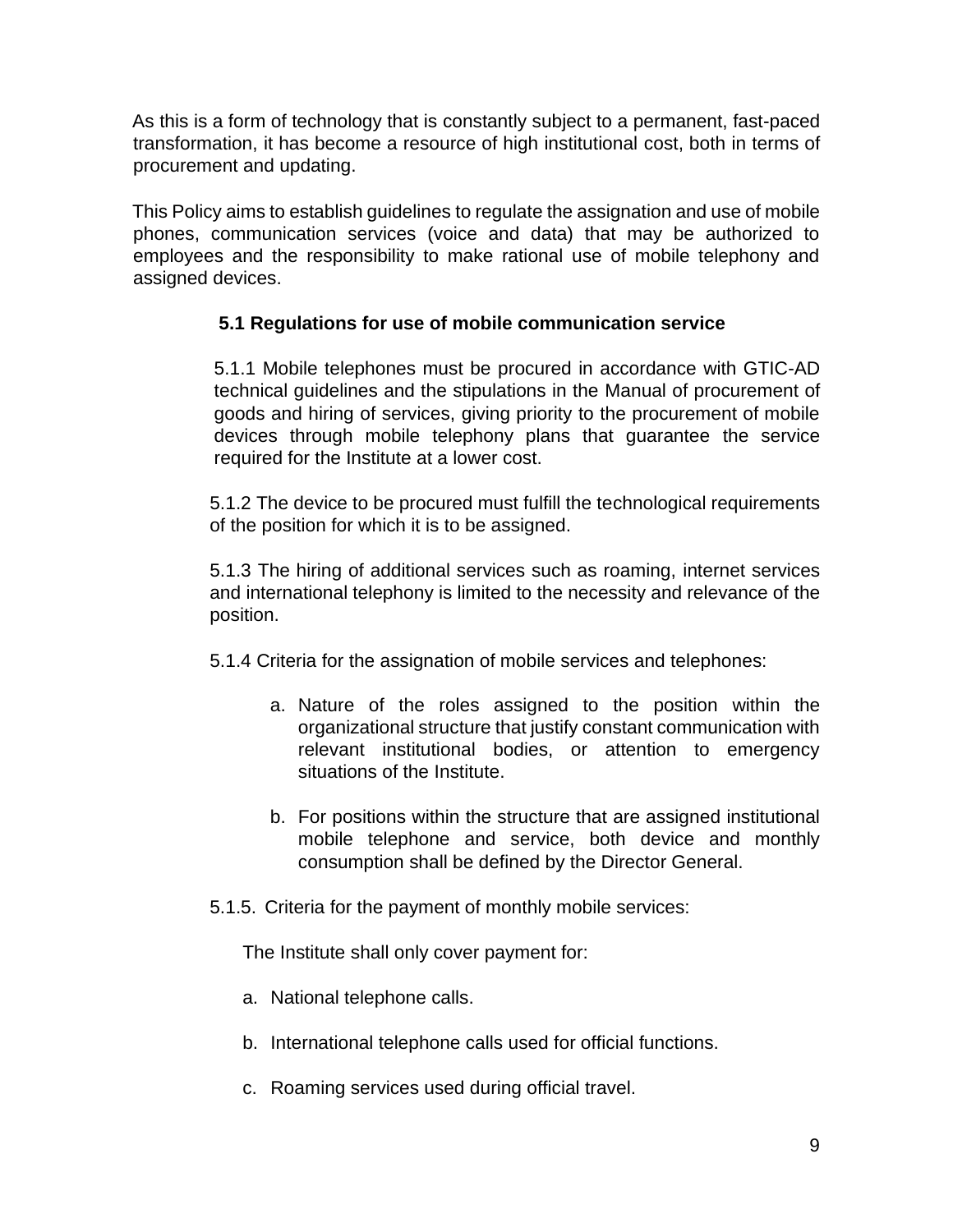- d. Internet service where this is authorized.
- 5.1.6. It is important to encourage the use of the (secure) wireless Wi-Fi connection service and the use of collaboration and communication tools that reduce the use of roaming, such as Microsoft Teams, Open Scape (app for using conventional telephony on mobile devices), and any other technological option.
- 5.1.7. Responsibilities in the event of loss, due to misplacing or theft:
	- a. Cancel the mobile service immediately through the Administration in the case of Delegations, or through the Administrative Services Division in the case of Headquarters.
	- b. The employee must send a written explanation from their immediate manager, with a copy to Administrative Services Management at Headquarters and the Administration in the Delegations, indicating the circumstances in which the loss or robbery occurred.
- 5.1.8. The Administrative Services Division at Headquarters and the Administrators in the Delegations shall supply the employee to whom an institutional mobile telephone and service has been assigned with details of services and costs billed monthly by the provider for their review and checking.

#### **6. Personal Data Protection Policy**

The goal of this Policy is to guarantee the right of all people to see, update and rectify the personal data that has been collected on them in the databases or files that the Institute has compiled. For the purposes of the present Policy, IICA is responsible for processing this data.

The Policy shall be applicable to the personal data registered on any database that makes it subject to processing and which is in the power of the organization. Such processing shall be governed by the provisions in the Procedures Manual on Information Technologies; the Personal Data Protection Policy and its respective Procedures Manual on the protection of personal data.

#### <span id="page-11-0"></span>**VI. General considerations**

Exceptions to the compliance of this Information Technologies Policy and the Procedures Manual on Information Technologies must be approved by the Director of Corporate Services. Furthermore, all exceptions to these regulatory instruments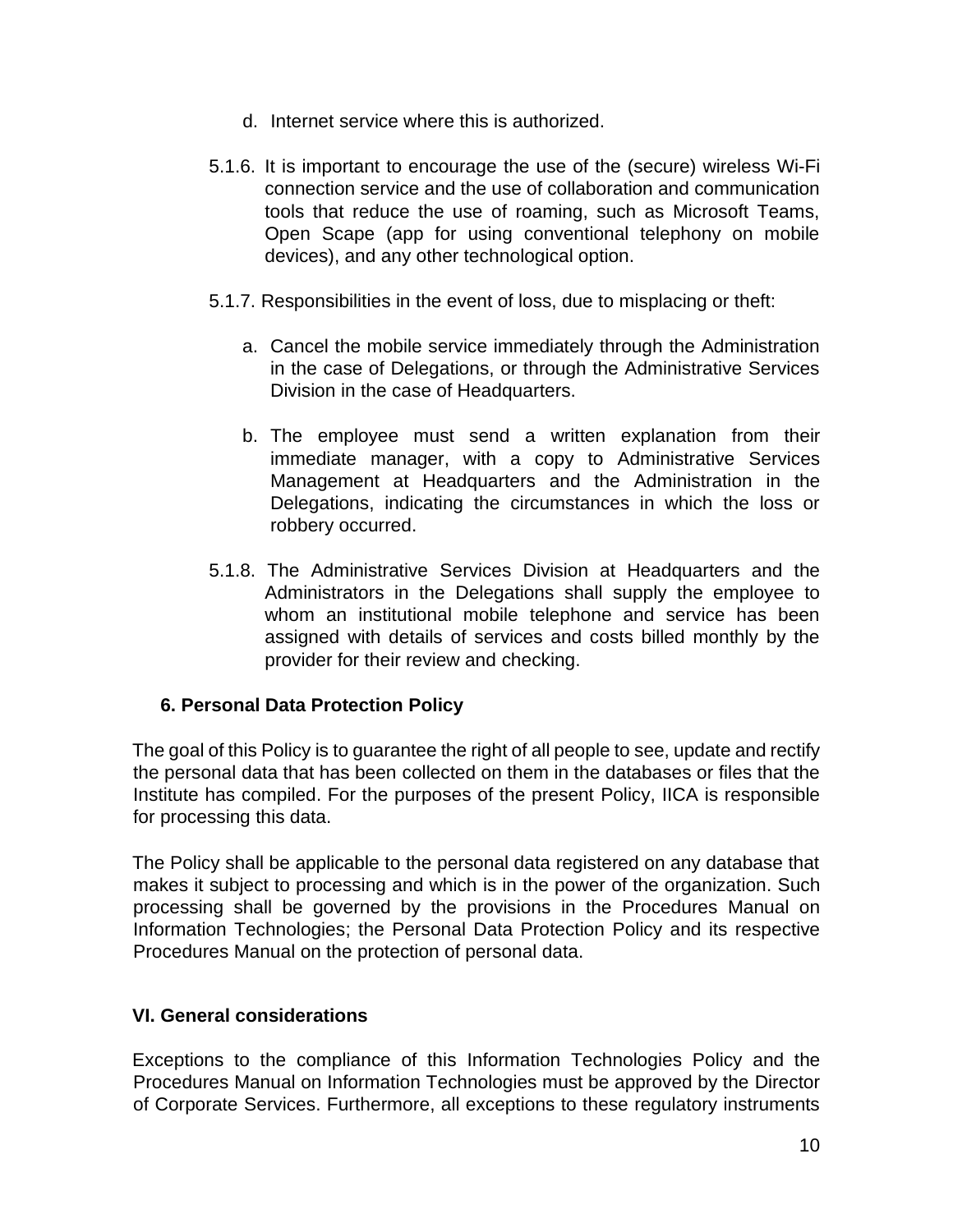must be formally documented and registered by the Administrators in the Delegations and the GTIC-AD at Headquarters, where relevant.

#### <span id="page-12-0"></span>**VII. Responsibilities**

Implementation of and compliance with the present Policy and Manual are the responsibility of all the members of the Institute and persons connected to the Institute who are authorized to access the IICA information and communication technology platform.

The Representatives and Administrators in the Delegations and the Director of Corporate Services at Headquarters shall ensure compliance with this Policy.

The guidelines contained in the present Policy must be implemented and fulfilled by the Administration of each of the IICA Delegations, even where, due to the size of operations, they do not have a staff member specializing in information and communication technology. At Headquarters, this responsibility falls to the Information and Communication Technologies and Digital Agriculture Division (GTIC-AD.)

Only those processes, procedures, systems that are of a corporate nature shall be administered directly by the GTIC-AD. In such cases, guidance and addressing of requirements shall come from said Division.

Internal auditing shall carry out reviews of the application and fulfillment of the present Policy and its Procedures, and shall provide their recommendations to the Director General and to the Director of Corporate Services.

#### <span id="page-12-1"></span>**VIII. Complaints**

IICA has two means for receiving and addressing complaints, so that people can confidentially send and channel their reports or complaints regarding matters covered by the present Policy:

- 1. The official website: www.iica.int, section REPORTING/COMPLAINT; and,
- 2. The email address: ec.ce@iica.int.

All reports, complaints, investigations and information regarding the matter reported shall be examined and analyzed subjectively by the Institute's Ethics Committee, who shall establish their approach, disciplinary measures and corresponding actions.